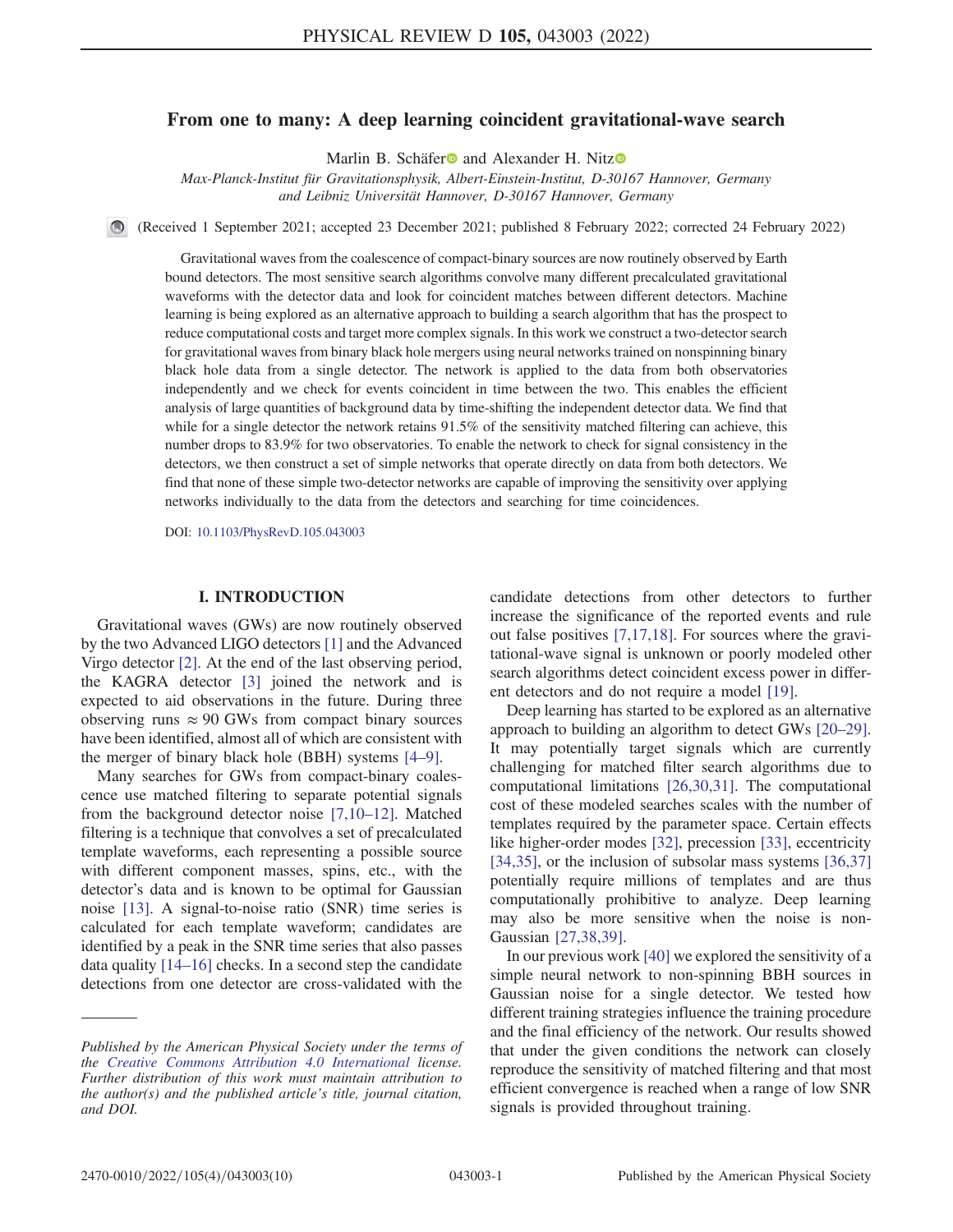Here we extend our previous work to two detectors. To do so, we use the same single detector network explored in [\[40\]](#page-9-28) and apply it individually to the data from both observatories. This procedure produces a list of candidate events for each detector. We then search for coincident events between the two, where two events are assumed to be coincident if they are within the maximum time-of-flight difference between both detectors. We assume this difference to be 0.1 s since the networks are trained to be insensitive to variations on such scale.

The network uses the unbounded Softmax replacement (USR) modification we introduced in [\[40\]](#page-9-28). It outputs a single detector ranking statistic. Here we use it to construct a network ranking statistic. This network ranking statistic turns out to be the sum of the individual ranking statistics minus a correction factor.

The main advantage of this approach is the trivial computation of the search background which enables robust detection claims at comparable statistical significance (<1 per 100 years) to existing production methodology. By applying time shifts larger than the time-of-flight difference between the detectors to the data from only one observatory, we can create large amounts of data which by construction cannot contain any astrophysical coincident candidates. By applying the time shifts to the single detector events rather than the input data directly, we can skip reevaluating the entire test set and efficiently look for coincident events. This is a well-established method that has already been successfully applied [\[7,](#page-9-5)[17,](#page-9-11)[18\]](#page-9-12). By this approach we can probe the search down to a false-alarm rate (FAR) of 1 false-alarm per  $\mathcal{O}(10^3)$  months. The FAR estimates how often a candidate is produced by the search under the null hypothesis of no astrophysical candidates. Our FAR-estimate is limited by the assigned hardware resources rather than the available data.

We compare this search to an equivalent matched filter search [[41](#page-9-29)]. We find that the deep learning search still retains 92.4% of the sensitivity of a two-detector matched filter search when the latter is restricted to using the timing difference between the detectors as the only means for determining coincident events. However, the matched filter search also extracts some information on the parameters of the signal. When we also require matching templates and the phase and amplitude of the triggered templates to be consistent between detectors [[42](#page-9-30)], the machine learning search only retains 83.9% of the sensitivity.

We then construct a single network that operates on the data from both detectors. The idea is that the network may then be able to learn, summarize, and cross-correlate signal characteristics between detectors. To do so, we remove the last layer of the original networks applied to the individual detectors and concatenate their output. Thereby the input data are compressed to a 128 dimensional latent space. Dense layers are used to correlate the concatenated outputs and condense it into a single ranking statistic.

Using a single network complicates the background estimation, as time shifts between the detectors can in principle not be applied after evaluating the individual data streams. However, the two-detector network architecture is constructed such that the data from different detectors is analyzed by individual subnetworks, concatenated and processed by a third subnetwork. This enables us to process the bulk of the data only once and apply time shifts to the individual detector subnetwork outputs. To obtain the ranking statistic we are then only required to run the timeshifted data through the final, small subnetwork.

We find that networks constructed this way are not able to improve the sensitivity over a time coincidence analysis of the single detector machine learning events. We test three different approaches to training these networks but none show any improvement.

# <span id="page-1-1"></span>II. COINCIDENT SEARCH FROM INDEPENDENT SINGLE-DETECTOR NETWORKS

The algorithm explored in this section uses a network trained on data from a single detector and uses it to find coincidences in multiple detectors. It is one of the most simple extensions and has two advantages. First, networks trained on data from a single detector can be re-used which reduces requirements to computational resources. Second, the search background can be estimated using well established and efficient algorithms allowing for much higher confidence in candidate detections.

## A. Architecture

We use the same network as in [\[40\]](#page-9-28), which is an adaptation of the network presented in [[22](#page-9-31)]. It consists of 6 stacked convolutional layers followed by 3 dense layers. An overview of the architecture is given in Table [I](#page-1-0).

<span id="page-1-0"></span>TABLE I. A detailed overview of the architecture for the single detector neural network. Rows are grouped by their influence on the shape of the data. The layers are to be read from left to right and top to bottom to construct the network.

| Layer type                | Kernel size    | Output shape    |
|---------------------------|----------------|-----------------|
| $Input + BatchNorm1d$     |                | $2048 \times 1$ |
| $Conv1D + ELU$            | 64             | $1985 \times 8$ |
| Conv1D                    | 32             | $1954 \times 8$ |
| $MaxPool1D + ELU$         | $\overline{4}$ | $488 \times 8$  |
| $Conv1D + ELU$            | 32             | $457 \times 16$ |
| Conv1D                    | 16             | $442 \times 16$ |
| $MaxPool1D + ELU$         | 3              | $147 \times 16$ |
| $Conv1D + ELU$            | 16             | $132 \times 32$ |
| Conv1D                    | 16             | $117 \times 32$ |
| $MaxPool1D + ELU$         | 2              | $58 \times 32$  |
| Flatten                   |                | 1856            |
| Dense $+$ Dropout $+$ ELU |                | 64              |
| Dense $+$ Dropout $+$ ELU |                | 64              |
| Dense $+$ Softmax         |                | 2               |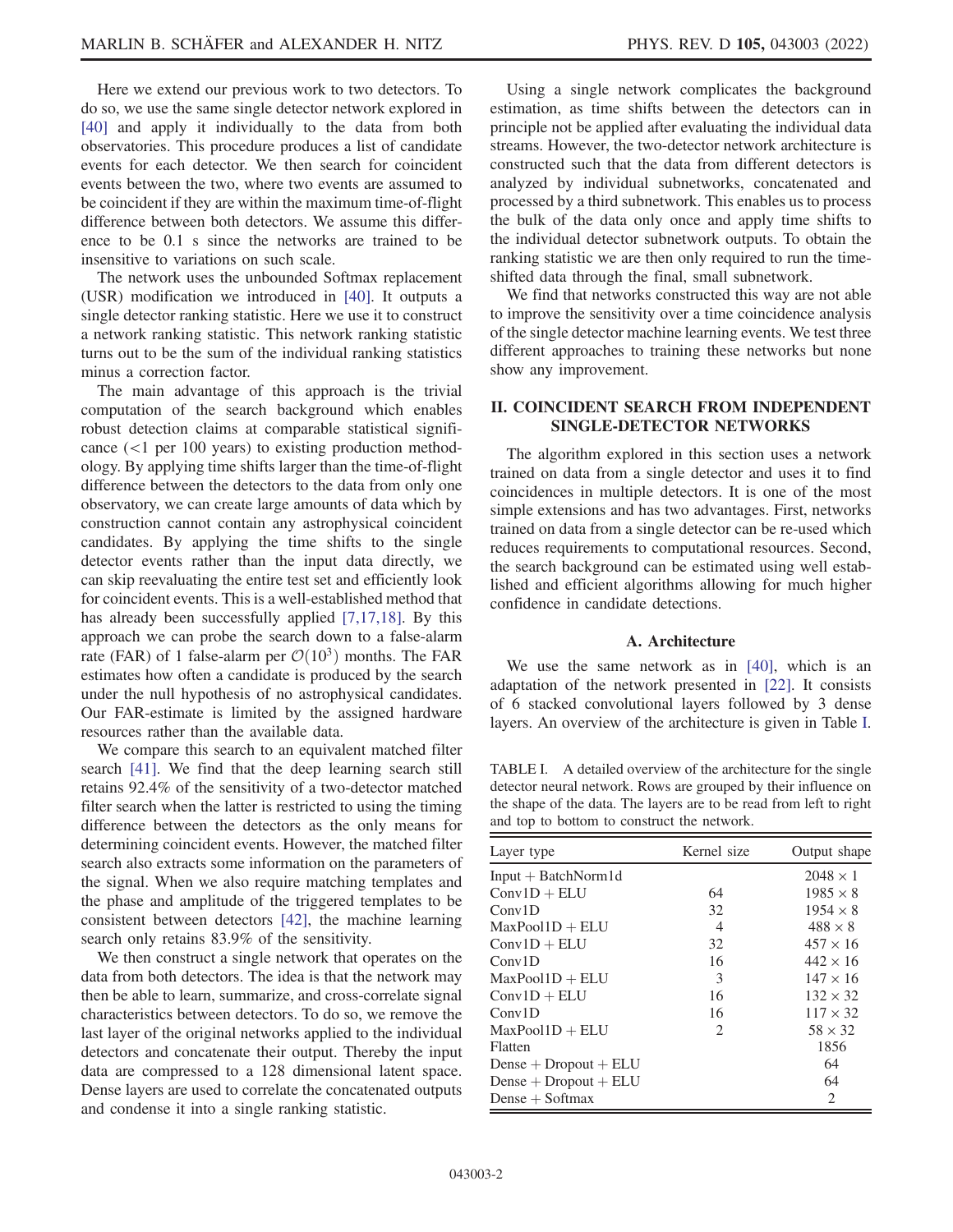The last layer contains a Softmax activation function, which we remove during testing. In [[40](#page-9-28)] we showed that this modification, which we called unbounded Softmax replacement (USR), allows the network to be tested at lower FARs than otherwise possible.

<span id="page-2-0"></span>The Softmax activation for the first output neuron is given by

$$
p \coloneqq \text{Softmax}(x)_0 = \frac{1}{1 + \exp(-\Delta x)},\tag{1}
$$

where  $\mathbf{x} = (x_0, x_1)$  is the network output before the activation function and  $\Delta x = x_0 - x_1$ . When  $\Delta x$  is strongly positive, the denominator in [\(1\)](#page-2-0) and thus the fraction numerically evaluates to 1. This leads to problems when setting the threshold value to use to determine true positive detections [\[40\]](#page-9-28).

However, Eq. [\(1\)](#page-2-0) is bijective and can be inverted

$$
-\Delta x = \log\left[\frac{1}{p} - 1\right].\tag{2}
$$

This quantity is monotonic and we can thus do statistics on  $\Delta x$  directly, avoiding numerical instabilities while still using the Softmax activation during training.

## B. Datasets and training

<span id="page-2-2"></span>The input to the network is a time series of 1 s duration sampled at 2048 Hz. This allows for signals up to a frequency of 1024 Hz to be resolved which is sufficient for the considered parameter space.

The network is trained on signals from nonspinning BBHs with component masses  $m_1$ ,  $m_2$  uniformly distributed from 10  $M_{\odot}$  to 50  $M_{\odot}$ . We enforce  $m_1 \ge m_2$  and for each pair of masses uniformly draw 5 coalescence phases  $\phi_0 \in [0, 2\pi]$ . The signals are generated with the waveform model SEOBNRv4\_opt [\[43\]](#page-9-32) (optimized version of SEOBNRv4 [[44](#page-9-33)]) and scaled to varying optimal SNRs in the range [5,15] during training. The time of merger is varied from 0.6 s to 0.8 s from the start of the input window to decrease the dependency of the network on the exact signal position. Each signal is whitened by the analytic model for the detector power spectral density (PSD) aLIGOZeroDetHighPower [\[45\]](#page-9-34). For further details on the training set please refer to [\[40\]](#page-9-28).

Notably, we do not vary the sky position, inclination or polarization during training. For a single detector, variations in these parameters can be fully expressed by changes in the distance, which is fixed by choosing a specific SNR, and the phase  $\phi_0$ . For a two detector setup this degeneracy is broken as a time-of-flight difference is introduced and the amplitudes and phases are correlated in the two detectors. However, our search algorithm is largely parameter agnostic. This means that its output does not depend on the amplitude or phase. Thus, we do not have information on whether or not the search responds to consistent signals. Finally, the time-of-flight difference is on the order of the variation of the merger time within the training set and can,

<span id="page-2-1"></span>TABLE II. Distributions of the parameters used for the injections in the test set.

| Parameter         | Uniform distribution                       |  |
|-------------------|--------------------------------------------|--|
| Component masses  | $m_1, m_2 \in (10, 50)$ M <sub>o</sub>     |  |
| Spins             |                                            |  |
| Coalescence phase | $\Phi_0 \in (0, 2\pi)$                     |  |
| Polarization      | $\Psi \in (0, 2\pi)$                       |  |
| Inclination       | $\cos i \in (-1, 1)$                       |  |
| Declination       | $\sin \theta \in (-1, 1)$                  |  |
| Right ascension   | $\varphi \in (-\pi, \pi)$                  |  |
| Distance          | $d^2 \in (500^2, 7000^2)$ Mpc <sup>2</sup> |  |

therefore, not be resolved. In Sec. [III](#page-6-0) the network has access to data from both observatories and the data is adjusted accordingly.

All noise is Gaussian and simulated from the aLIGOZeroDetHighPower PSD [[45](#page-9-34)]. We explicitly generate colored noise and whiten it afterwards. This in principle allows to extend our training to real noise.

The training set contains 200 000 noise samples, 100 000 of which are combined with 100 000 unique signals. The validation set<sup>1</sup> contains 400 000 noise samples and  $10\,000$ unique signal samples, which we subsequently scale to SNRs 3, 6, 9, 12, 15, 18, 21, 24, 27 and 30. This set is used to calculate the efficiency of the network at a fixed falsealarm probability (FAP) of 10<sup>−</sup><sup>4</sup>. The FAP is the fraction of discrete noise samples misclassified as signals. The efficiency is the fraction of discrete signal samples correctly classified as signals at a given FAP.

The test set contains a month of continuous simulated noise for each of the two detectors in Hanford and Livingston. We inject signals with parameters drawn from the distributions shown in Table [II](#page-2-1) into both data streams. Injections are separated by a random time between 16 s to 22 s. To enable the networks to process this data, the continuous stream is sliced into  $\approx$ 26 million overlapping, correlated samples. Each sample is whitened individually by the analytic PSD.

We construct a second test set for background estimation. This set contains the same time domain noise as the first test set but no injections are performed. We preprocess this second data set in the same way we preprocess the first data set for the network to be able to process it.

The network is trained for 200 epochs and we use the network with the highest average efficiency over all SNRs for the analysis carried out here. We use the Adam optimizer with a learning rate of 10<sup>-5</sup>,  $\beta_1 = 0.9$ ,  $\beta_2 = 0.999$  and  $\epsilon = 10^{-8}$  [\[46\]](#page-9-35). We use a variant of the binary cross-entropy which was designed to stay finite as loss function

 $1$ In our previous work [[40\]](#page-9-28) what we call validation set here was named efficiency set.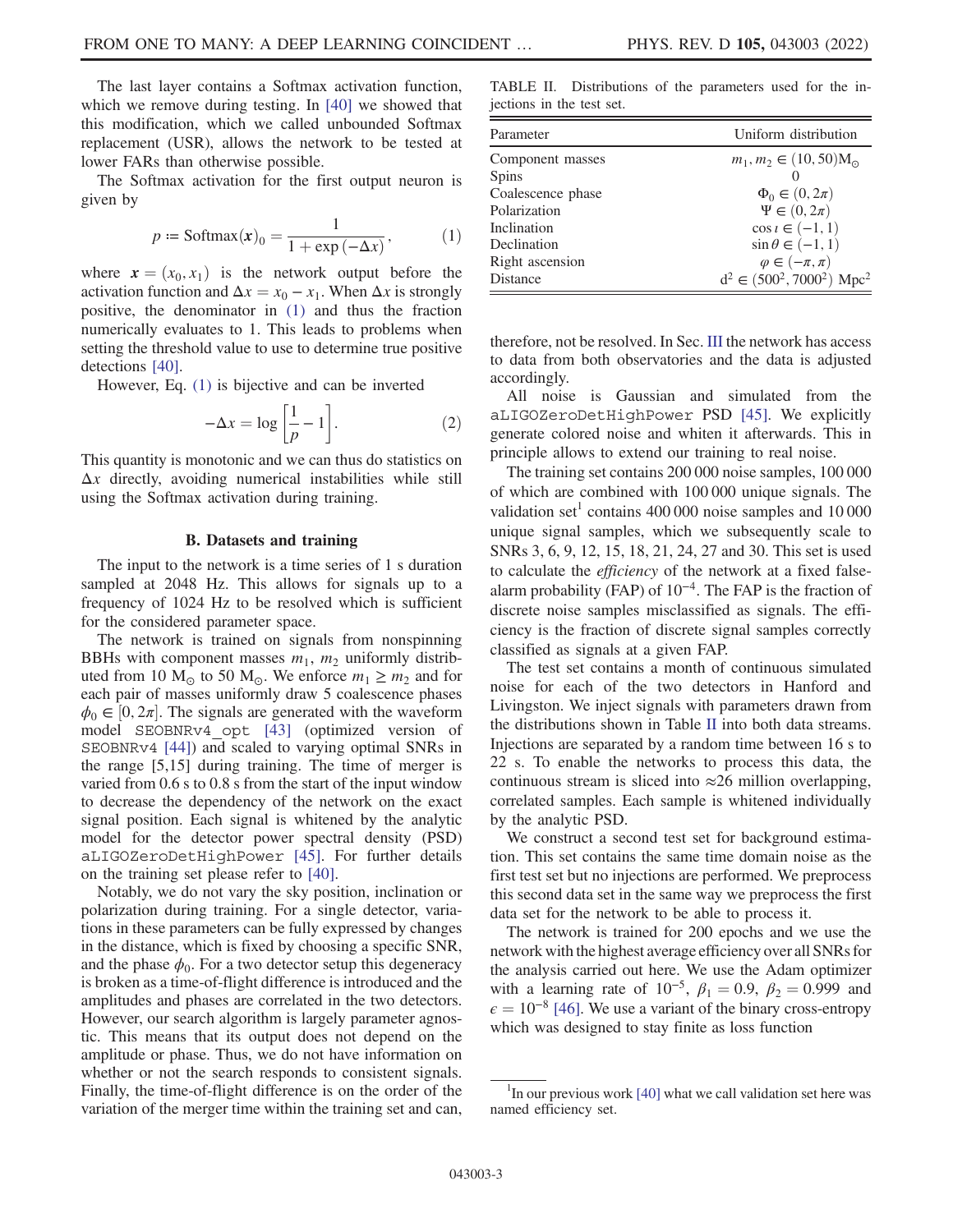$$
L(\mathbf{y}_t, \mathbf{y}_p) = -\frac{1}{N_b} \sum_{i=1}^{N_b} \mathbf{y}_{t,i} \cdot \log \left( \epsilon + (1 - 2\epsilon) \mathbf{y}_{p,i} \right), \quad (3)
$$

where  $y_t$  is  $(1, 0)^T$  for a signal-class sample and  $(0, 1)^T$  for a noise-class sample,  $y_p$  is the prediction of the network,  $N_b = 32$  is the minibatch size, and  $\epsilon = 10^{-6}$ .

We implemented the network using the high-level API Keras [[47](#page-9-36)] of TensorFlow version 2.3.0 [[48](#page-9-37)].

#### C. Single detector events

<span id="page-3-2"></span>To apply the network to data of duration longer than the 1 s input of the network, we use a sliding window with step size 0.1 s. The contents of each window are whitened individually by the PSD model. At each step the network outputs a set of two numbers, the difference of which we use as our ranking statistic.

We apply the same network to the data from both detectors individually. We, thus, receive two output time series of ranking statistics. To determine notable events in the individual detectors we apply a threshold to both time series and cluster the resulting points above the threshold into events. A point exceeding the threshold is counted toward a cluster if it is within 0.2 s of the cluster boundaries. We choose a threshold on the USR output of −2.2, which corresponds to a Softmax output of 0.1.

The search algorithm produces a list of events, where an event is a tuple  $(t, \Delta x)$ . Each event is a time t at which the network predicts a signal to be present with a ranking statistic  $\Delta x$ . The ranking statistic can be used to assign a significance to the event.

#### D. Coincident events

<span id="page-3-3"></span>A signal will be present in the data of all detectors if it is of astrophyiscal origin. Its SNR in each detector depends on the location and orientation of the source. The number of false alarms can, thus, be reduced by requiring that the event is picked up by multiple detectors at similar times.

To quantify the significance of an event detected by more than one observatory, a combined ranking statistic is required. For simplicity we restrict our current analysis to two detectors. However, this approach is extendable to any number of detectors.

<span id="page-3-0"></span>If the network was using the final Softmax activation during evaluation a combined ranking statistic would come straightforwardly from the interpretation of the output as a probability.

$$
p_{H+L} = 1 - (1 - p_H)(1 - p_L) \tag{4}
$$

<span id="page-3-1"></span>The 1-to-1 relation between p and  $\Delta x$  given in Eq. [\(1\)](#page-2-0) can be inserted into [\(4\)](#page-3-0) to get

$$
-\Delta x_{H+L} = -\Delta x_H - \Delta x_L
$$
  
- 
$$
\log[1 + e^{-\Delta x_H} + e^{-\Delta x_L}].
$$
 (5)

The combined ranking statistic is the sum of the single detector ranking statistics minus a correction term.

We consider an event in one detector to be coincident with another event in the other detector if the event times  $t_i$ are within 0.1 s of each other. This time difference is chosen to be the maximum time resolution the networks can achieve due to the time variation in the training set.

We construct a list of coincidence events from the single detector list by the above condition. Each coincident event is assigned the combined ranking statistic [\(5\)](#page-3-1) and the time in the Hanford detector.

#### E. Background estimation

<span id="page-3-4"></span>To estimate the FAR at different ranking statistic values we evaluate the same noise used to search for signals but omit injecting the GWs. This ensures that all events found in this data set are noise artifacts and are not influenced by close by injections.

We apply the network to the data and determine events as described in Sec. [II C](#page-3-2). We obtain two lists of events and search for coincidences as detailed in Sec. [II D](#page-3-3).

The lowest FAR that can be probed is limited by the duration of the analyzed data. Our test set covers one month. The duration can be increased by shifting the data in one of the detectors by a time larger than the maximum time-of-flight duration between the detectors. Rather than shifting the data itself one may instead alter the event times returned by the search. This allows us to skip reanalyzing the full data for each time step and only requires us to look for coincidences between the events from one detector and the time shifted events from the second detector. Increasing the amount of background by applying time shifts is a well established method that has already been successfully applied in production searches [[7](#page-9-5),[17](#page-9-11),[18](#page-9-12)].

We choose a time shift of 1024 s and apply any possible integer multiple of this step size. We then search for coincidences in these events as detailed in Sec. [II D.](#page-3-3) This procedure increases our background to  $\approx$ 2400 months = 200 years.

A list of FARs at different network ranking statistics is obtained by counting the number of events in the way described above with a larger ranking statistic.

#### F. Sensitivity

<span id="page-3-5"></span>The sensitive volume of a search can be estimated by

$$
V(\mathcal{F}) \approx V(d_{\text{max}}) \frac{N_s(\mathcal{F})}{N_{\text{inj}}},\tag{6}
$$

when it is derived on data containing injections which are distributed uniformly in volume [\[17\]](#page-9-11). Here  $\mathcal F$  is the FAR at which the volume is being calculated,  $d_{\text{max}}$  is the maximum distance of any injection,  $V(d_{\text{max}})$  is the volume of a sphere with radius  $d_{\text{max}}$ ,  $N_s(\mathcal{F})$  is the number of signals detected with a FAR  $\leq$  F and  $N_{\text{inj}}$  is the total number of injected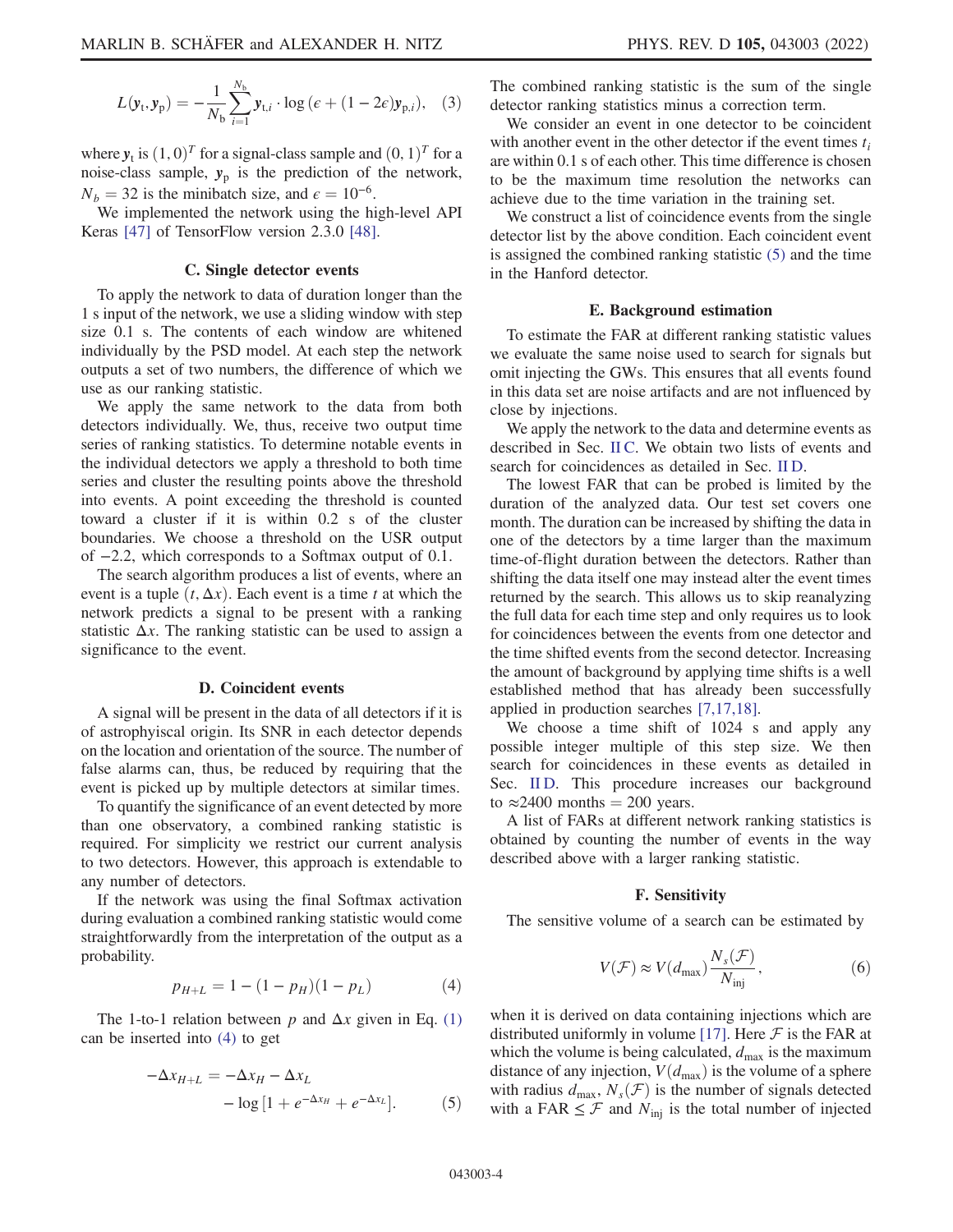signals. We report the radius of a sphere with volume  $V(\mathcal{F})$ instead of the sensitive volume.

We analyze a month of simulated data from the two detectors Hanford and Livingston, assuming the PSD aLIGOZeroDetHighPower [[45](#page-9-34)]. The data contains injections drawn from the distribution shown in Table [II](#page-2-1). We apply the network to the data from both detectors individually as described in Sec. [II C.](#page-3-2) The resulting single detector events are correlated and a list of coincident events is produced as detailed in Sec. [II D](#page-3-3). We then pick out any events that are within 0.3 s of an injection. These events are called foreground events from here on out.

To determine the search background, we evaluate the same month of noise used to find the foreground events. However, this data does not contain any injections. The networks return a list of single detector events, which are correlated and shifted in time to increase the effective duration of the analyzed data as detailed in Sec. [II E.](#page-3-4) The resulting coincident events are called background events from here on out.

We can then assign a FAR to any foreground event. To do so we count the number of background events with a ranking statistic larger than the ranking statistic of the considered foreground event. This number is divided by the effective duration of the analyzed background to obtain a FAR. The sensitive volume is then obtained from equation [\(6\)](#page-3-5) and converted to a distance. The sensitive distance as a function of the FAR is obtained by evaluating the sensitive volume at the FARs of all foreground events.

#### G. Matched filtering

The template bank contains 598 unique waveforms and is constructed such that no more than 3% of the SNR of any signal is lost due to the discreteness of the bank. It covers the same mass range of 10  $M_{\odot}$  to 50  $M_{\odot}$  as the training set of the networks and spins are set to 0. The individual templates are generated using the waveform model IMRPhenomD [\[49](#page-9-38)[,50\]](#page-9-39) and placed stochastically.

To run the matched filter search we use the program pycbc\_inspiral [[41](#page-9-29)]. It is setup to use a SNR threshold of 5 in both detectors to create two sets of single detector triggers. These two sets are then checked for coincidence by two different approaches.

<span id="page-4-0"></span>One approach handles the matched filter triggers analogous to the network single detector triggers, i.e., they are clustered and turned into single detector events as described in Sec. [II C](#page-3-2). In this case the ranking statistic is the SNR returned by the best matching template. We then look for coincidences as described in Sec. [II D](#page-3-3) by requiring two events in different detectors to be separated by no more than 0.1 s. The combined ranking statistic in this case is given by

$$
\rho_{H+L} = \sqrt{\rho_H^2 + \rho_L^2}.\tag{7}
$$

This disregards the information about the possible parameters obtained from the best matching template and only looks for time coincidence, i.e., no signal consistency is required.

The other approach leverages the signal information and checks for phase and amplitude correlation as well as requiring that the templates matching the data are consistent between detectors. In particular we utilize the combined ranking statistic given in Eq. (2) of [[42](#page-9-30)] and find coincidences as described therein.

#### <span id="page-4-1"></span>H. Evaluation and comparison to matched filtering

In Fig. [1](#page-5-0) we show the injections that were found and missed by the network coincident search at a FAR of 1 false alarm per month. The x-axis shows the optimal SNR of the injections in the Hanford detector and the y-axis shows the optimal SNR in the Livingston detector. The color indicates the network ranking statistic as calculated by Eq. [\(5\)](#page-3-1). Missed injections are marked with a red cross. A network SNR of 8 as calculated by Eq. [\(7\)](#page-4-0) is highlighted by the black line.

Figure [1](#page-5-0) shows that the combined ranking statistic [\(5\)](#page-3-1) is correlated with the network SNR. As the network SNR increases so does the combined ranking statistic. The loudest missed injection has a network SNR of 22.7. However, the signal is most dominantly seen in the Hanford detector with a single detector SNR of 22.6, whereas Livingston has an optimal  $SNR < 2$  due to the location of the source. Therefore, it is not surprising that the signal does not show up in both detectors and is missed by the coincidence search. When considering only the detector in which the signal is observable with lower SNR, the loudest missed signal has a optimal SNR of 9.2 in that detector.

In Fig. [2](#page-5-1) we show the sensitive distance of different algorithms as a function of the FAR. The orange lines show the sensitivity curves of the machine learning based algorithms whereas the purple lines show the sensitivities of a comparable matched filter search. The dashed lines show the sensitivity of the searches when only a single detector is considered. We compare those to a two-detector search where we require coincident detections in both detectors. The filled orange line and the dash-dotted purple line show the comparison between the machine learning and matched filter algorithms, respectively, when both impose the same coincidence condition. The filled purple line shows a more realistic application of matched filtering where the consistency of the time of arrival, the phase, the amplitude, as well as the parameters of the best matching template are required.

We find a significant improvement of up to 20% at a given FAR when the machine learning algorithm has access to data from both detectors compared to using only data from a single detector. Furthermore, we can probe FARs down to  $\approx$ 4 × 10<sup>-4</sup> false alarms per month without needing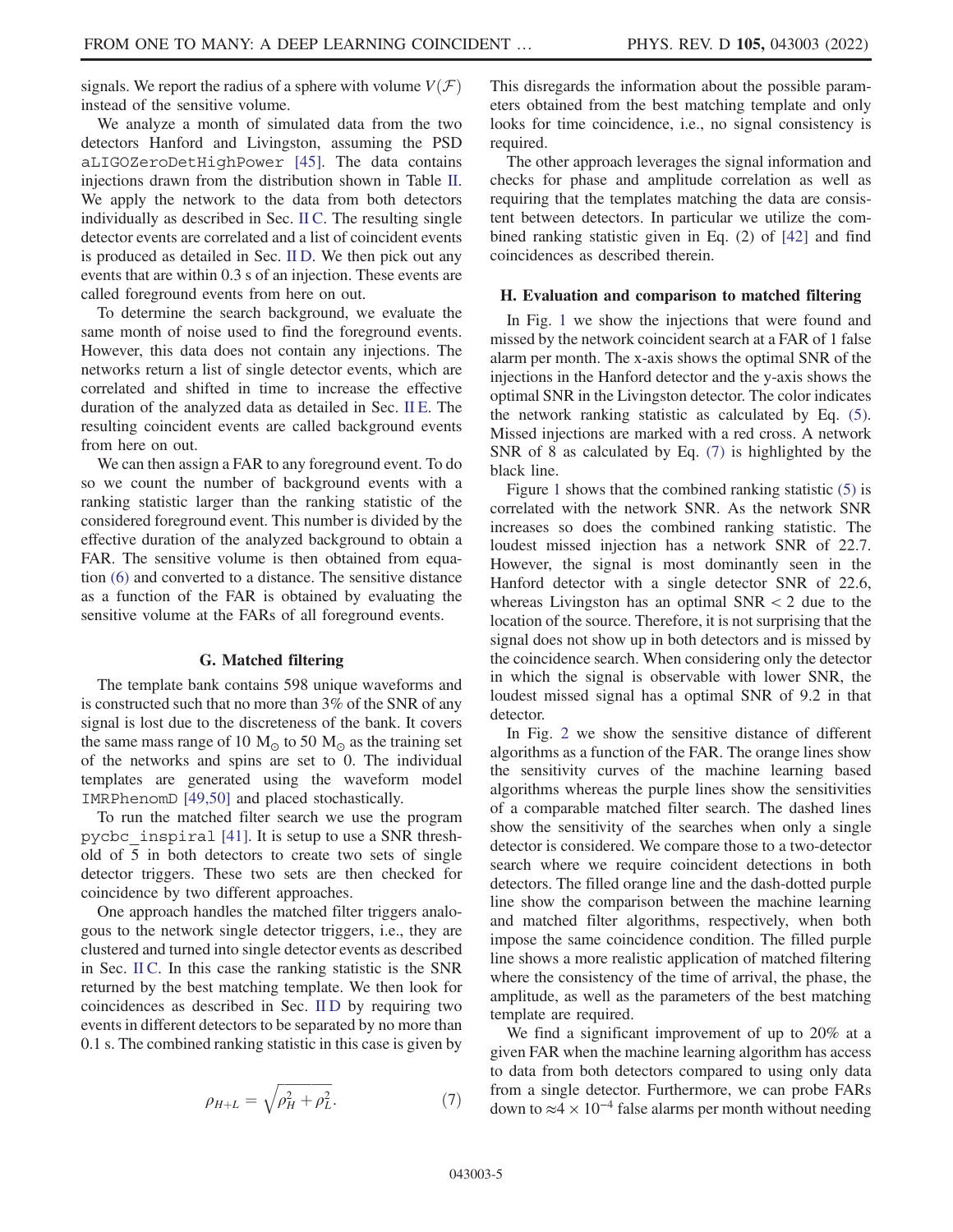<span id="page-5-0"></span>

FIG. 1. Found and missed injections from the test set as returned by the procedure discussed in Sec. [II.](#page-1-1) The top panel overlays the missed injections by the found injections and the bottom panel reverses the order. The x- and y-axis show the optimal SNRs of the injections in the Hanford and Livingston detector, respectively. The color of found injections represents the combined ranking statistic as defined by Eq. [\(5\).](#page-3-1) Missed injections are marked by a red cross. The black line indicates an optimal network SNR of 8. The plot is generated at a FAR of 1 false alarm per month.

to increase the amount of evaluated data by applying time shifts between detectors as described in Sec. [II E](#page-3-4). In principle this limit may be decreased even further and time shifts are only limited by the time-of-flight difference between the detectors. The large increase in the available background potentially greatly increases the statistical significance of any event.

<span id="page-5-1"></span>

FIG. 2. Shown are the sensitive distances of different search algorithms as a function of the FAR. In orange we show the sensitivity curves of the machine learning based searches presented in [[40](#page-9-28)] and this work. In purple we show sensitivity curves of an equivalent matched filter search. The dashed lines are derived on data only from a single detector. A label "coinc. t" refers to events being tested for coincidence based solely on the time difference of the events in the two detectors. The label "coinc. signal" means that the matched filter search also checked for signal consistency based on the time-, phase-, amplitudedifference, and intrinsic parameters in the two detectors. Sensitivities derived on data from more than one detector are truncated at a FAR of  $10<sup>3</sup>$  per month due to an increasing number of true detections caused by random coincident events in the noise.

The sensitivities of the machine learning search algorithms are compared to an equivalent matched filter search. For the single detector searches given by the dashed lines in Fig. [2](#page-5-1) we find that the machine learning algorithm retains at least 91.5% of the sensitivity at a fixed FAR of the matched filter analogue. This corresponds to a maximum absolute separation of 200 Mpc. This difference in sensitivity is basically unchanged when data from two detectors is considered and both the machine learning as well as the matched filter search calculate coincidences only based on the timing in the different detectors. The corresponding curves in Figure [2](#page-5-1) are the filled orange and the dash-dotted purple line, respectively. In this case, the machine learning algorithm retains at least 92.4% of the sensitivity of the time coincidence matched filter search which corresponds to an absolute separation of 180 Mpc.

However, matched filtering also carries information about the intrinsic parameters of the source, the relative phase, and the relative amplitudes in the two detectors. This information can be used to further constrain coincidences and improve the ranking statistic [\[42\]](#page-9-30) by testing for signal consistency. We compare the time coincidence machine learning search (filled, orange line in Fig. [2\)](#page-5-1) to this matched filter coincidence search utilizing signal consistency checks (filled, purple line in Fig. [2\)](#page-5-1). The machine learning search now only retains at least 83.9% of the sensitivity in FAR regions where both are defined. This corresponds to an absolute separation of 430 Mpc.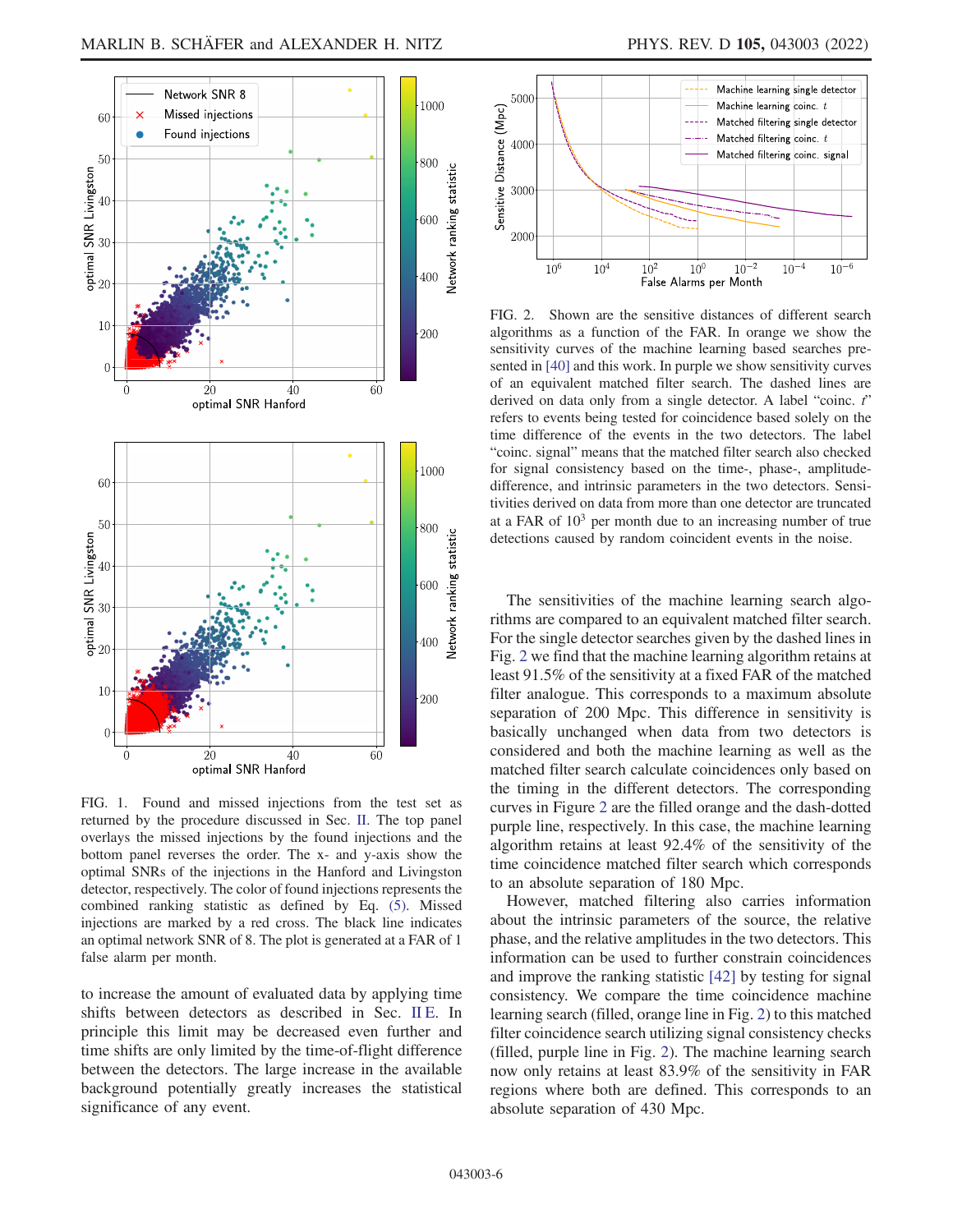We truncate the sensitivity curve of any search that has access to data from both detectors in Fig. [2](#page-5-1) at a FAR of  $10^3$ false alarms per month. This is done due to a large number of true positives at high FARs originating from random noise coincidences. This means that the search returns a coincident event that is caused by a particular noise realization which happens to coincide with an injection with an optimal SNR below the trigger threshold. Many of these injections should thus not be recoverable but are detected at high FAR due to these noise fluctuations. At a FAR of  $10^3$  per month we expect less then  $\mathcal{O}(10)$  of these false associations. Another reason to only compare the sensitivity at low FARs of the machine learning and the matched filtering based searches are the thresholds used to find triggers. The matched filter search uses a threshold of SNR 5 whereas the machine learning search uses a threshold on the USR ranking statistic of −2.2. Because there is no direct relation between these two statistics, we cannot guarantee that both thresholds correspond to similar signal strengths. It may be possible that one search excludes weak signals which are found by the other based on this difference in the threshold.

The sensitivity difference between machine learning and matched filtering stays constant between using data from a single detector and using data from two detectors when matched filtering may only check for time consistency between detection candidates from the two observatories. The performance difference increases when matched filtering also checks for signal consistency. It is, therefore, reasonable to believe that a multi detector machine learning search may be more sensitive when it too can check for signal consistency. This would either require the single detector network to output parameter estimates of the detected signal alongside a ranking statistic or a single network that uses the data from both detectors as input. In the following Sec. [III](#page-6-0) we explore the second hypothesis.

# III. TWO DETECTOR NETWORK

<span id="page-6-0"></span>The deep learning algorithm presented in Sec. [II](#page-1-1) is significantly less sensitive than the full matched filter analysis that takes signal consistency into account. On the other hand, when the deep learning algorithm is compared to the matched filter search where signal consistency is ignored, the difference in sensitivity is comparable to the difference in sensitivity for a single detector. This gives reason to believe that the difference in sensitivity compared to the full matched filter search could be reduced when the network may operate on the data from both detectors and consider coincidences itself.

## A. Architecture

We construct a network that uses data from both detectors while still retaining the ability to efficiently estimate a large background. The network from Sec. [II](#page-1-1)

<span id="page-6-1"></span>

FIG. 3. A high level overview of the two-detector architecture. The network consists of three subnetworks A, B, and C. A detailed description of the subnetworks A and B can be found in Table [I](#page-1-0) by removing the final row. The fully connected dense layers contain 128, 64, and 2 neurons in that order. All but the final dense layer are equipped with an exponential linear unit (ELU) activation.

is still applied to the data from the two detectors individually. However, the final layer is removed and the 64 outputneurons from both networks are concatenated. We then add 3 more fully connected layers to look for coincidences between the detectors. An overview of the network is shown in Fig. [3.](#page-6-1)

The last layer from the single detector network is removed to create a large latent space. A matched filter search compresses the input data into the ranking statistic, the time of the merger, and the parameters of the best matching template. The intention is that 64 neurons may be sufficient for a comparable compression and that the additional layers that operate on the concatenated outputs could perform a signal consistency analysis.

The subnetworks A and B in Fig. [3](#page-6-1) are intended to act as encoders that reduce the 2048 dimensional input into a latent space of dimension 64. It may be interesting in the future to train these subnetworks initially as autoencoders [\[51\]](#page-9-40) from which only the encoder is used for detection purposes afterwards. Autoencoders are neural networks which in the most simple form consist of an encoder network and a decoder network. The encoder network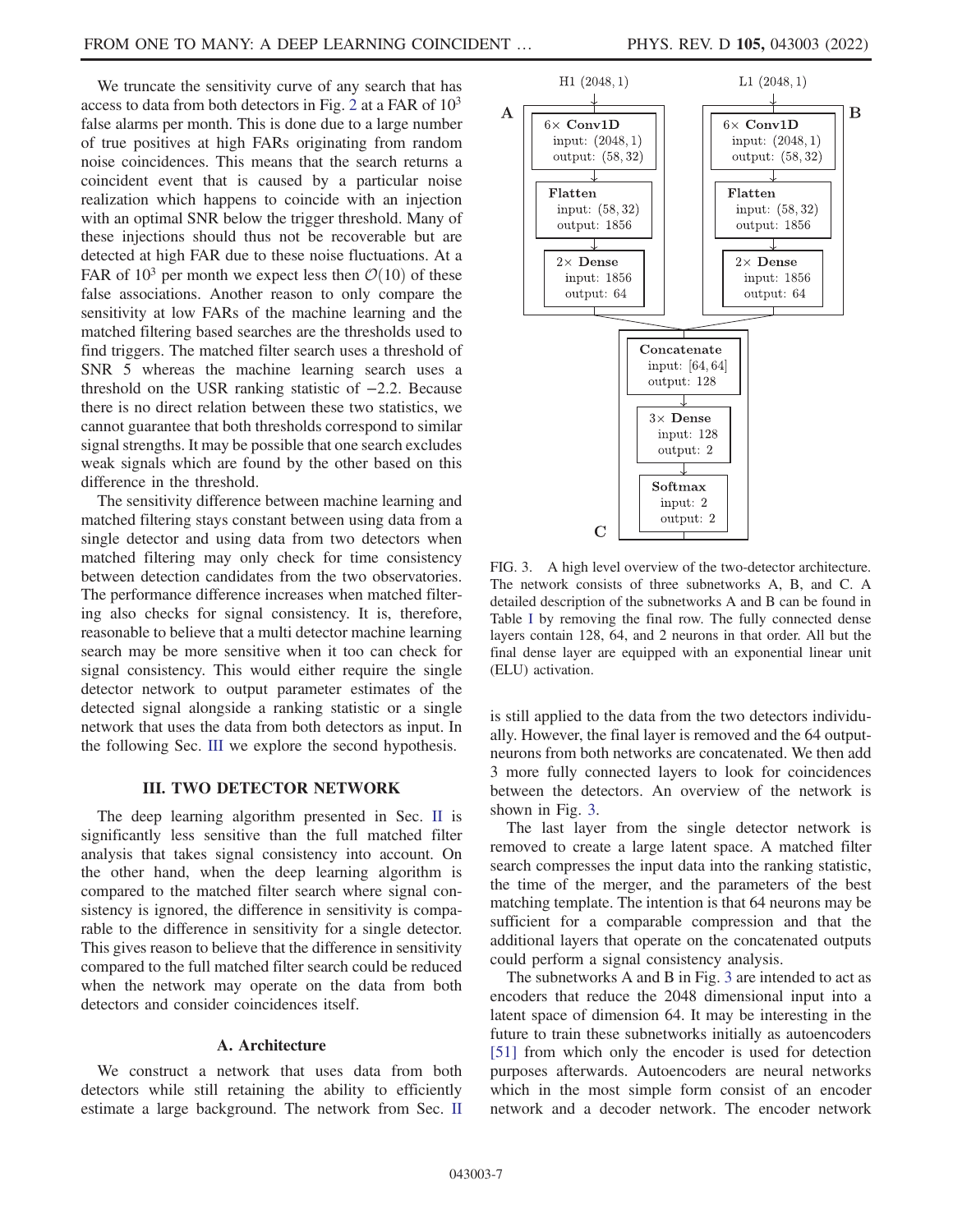compresses the input to some lower dimensional latent representation whereas the decoder uses that lower dimensional representation to reconstruct the input. Other studies have already found that autoencoders have potential applications in GW data analysis [\[52](#page-9-41)[,53\]](#page-9-42).

## B. Datasets and training

The network is trained on data similar to that presented in Sec. [II B](#page-2-2). However, the data is extended to two detectors and sources are uniformly distributed in the sky. The latter change is required due to the amplitude and phase correlations in the two detectors. We use the same number of noise and signal samples as in Sec. [II B](#page-2-2).

We utilize the pre-trained single detector network used in Sec. [II](#page-1-1) in two different ways. In both cases the single detector parts of the two detector network (A and B in Fig. [3](#page-6-1)) are initialized with the weights of the pretrained model from Sec. [II.](#page-1-1) However, for one of the two networks, these weights are then not optimized during training, leaving only the weights of the final fully connected layers (C in Fig. [3\)](#page-6-1) to be adjusted. This approach is known as transfer learning [[54](#page-9-43)] and has been successfully applied for different problems [[55](#page-9-44)–[57\]](#page-9-45). The second network optimizes the weights of the entire network. We also train a third network of the same architecture, where all parameters are initialized randomly and optimized during training.

The same optimizer settings and loss function described in Sec. [II B](#page-2-2) are used to train all three networks for 300 epochs. They are trained with a Softmax activation on the final layer, which is removed during evaluation. Each network is only trained once and the epoch with the highest efficiency on the validation set is chosen for further analysis.

## C. Coincident events

Because the networks output a single value when given the data from two detectors, we interpret that output as a coincidence ranking statistic at the corresponding time. We then perform the same clustering and thresholding described in Sec. [II C](#page-3-2) to obtain a list of coincident events.

## D. Background estimation

Determining the background of the two detector network is more challenging than for the single detector network from Sec. [II E](#page-3-4), as there is no direct way of performing time shift in a computationally efficient way. One would, therefore, naively be limited by the duration of the analyzed data or would have to re-evaluate the entire month of test data multiple times. However, the network is designed in such a way that the data from both detectors are still analyzed individually and combined only at later stages. We evaluate the single detector data individually with the subnetworks A and B from Fig. [3](#page-6-1) and store those outputs. We then permute the order of the outputs from subnetwork B such that it corresponds to a time shift with respect to the output from subnetwork A. Finally, subnetwork C is applied to the concatenated data from subnetwork A and B for many different time shifts. Since subnetwork C is very simple and time shifts can be generated trivially this process generates  $\mathcal{O}(1000)$  months of background within <12 h on a NVIDIA RTX 2070 Super.

#### E. Evaluation and comparison to matched filtering

Figure [4](#page-7-0) shows the sensitive distance of the various networks as a function of the FAR and compares them to the results presented in Sec. [II H.](#page-4-1) All curves are truncated at a FAR of  $10<sup>3</sup>$  per month due to the large number of false associations described in Sec. [II H](#page-4-1). The three networks utilizing the data from both detectors described in this section are labeled as "Machine learning network coinc." The matched filter results are shown in purple, where the dash-dotted line considers only time coincidence and the filled line also takes the consistency of intrinsic source

<span id="page-7-0"></span>

FIG. 4. The sensitivity of different search algorithms as a function of the FAR. All shown algorithms operate on the data from two detectors. The curves labeled "Machine learning coinc." are neural network search algorithms that consider data from both detectors and an overview can be found in Fig. [3.](#page-6-1) The network labeled "initialized" initializes the subnetworks A and B as shown in Fig. [3](#page-6-1) from the single detector network used in Sec. [II H](#page-4-1) but optimizes them during the subsequent training. The network labeled "transfer" also initializes both subnetworks as the initialized network but freezes their weights. The network labeled "scratch" initializes all parameters of the network randomly. All other searches operate on the data from the individual detectors first and then search for coincident events. A label "coinc. t" refers to events being tested for coincidence based solely on the time difference of the events in the two detectors. The label "coinc. signal" means that the matched filter search also checked for signal consistency based on intrinsic parameters and the time-, phase-, and amplitude-difference in the two detectors. The curve labeled "Machine learning coinc.  $t$ " refers to the two-detector machine learning search analyzed in Sec. [II H.](#page-4-1) All sensitivities are truncated at a FAR of  $10<sup>3</sup>$  per month due to a growing number of true positive detections caused by the coincidence of noise events.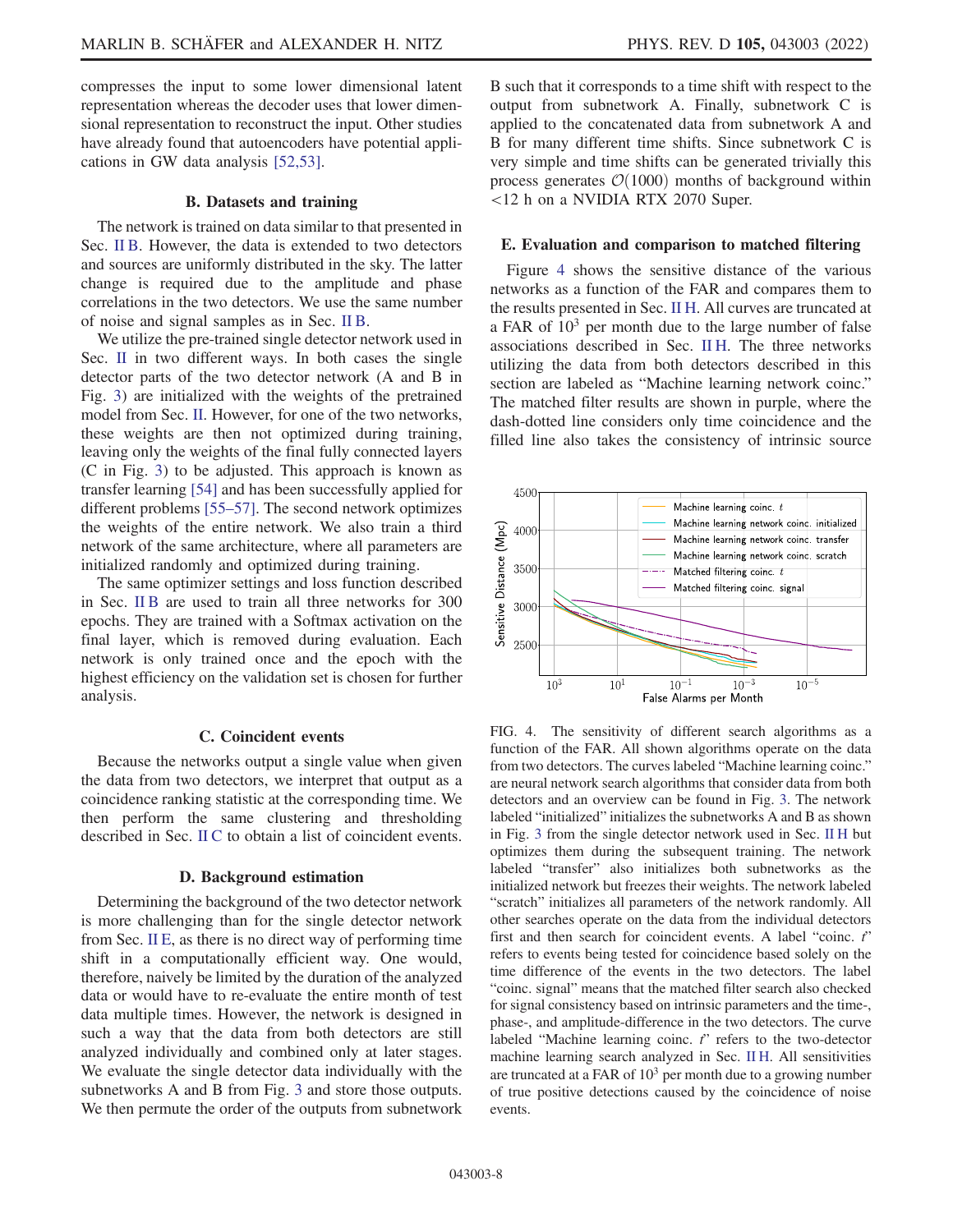parameters, phase, and amplitude into account. The orange line corresponds to the network from Sec. [II.](#page-1-1)

The networks described in this section were designed to be able to take signal consistency into account by reducing the input data to a large latent space. As such we were expecting sensitivities at low FARs to be larger than those obtained from time coincidence between single detector events produced by the single detector network.

However, we find that at low FARs all of the two detector networks are roughly as sensitive as the network tested in Sec. [II H.](#page-4-1) Therefore, they are still less sensitive than the matched filter equivalent and do not seem to take signal consistency into account. For high FARs, on the other hand, they are more sensitive. We suspect that the large time variation of the peak amplitude of  $\pm 0.1$  s may be responsible for this behavior. The networks are, thereby, trained to be insensitive to variations in timing of less then 0.1 s, which may produce phase and amplitude variations in a broad range.

# IV. CONCLUSIONS

In this paper we have extended the single detector deep learning GW search algorithm from [[22](#page-9-31),[40](#page-9-28)] to two detectors and compared it to an equivalent matched filter algorithm. We found that the most simple extension, applying the one detector network to the data from two detectors individually and searching for coincident events, retains ≈92% of the sensitivity of matched filtering, when only the time consistency between detectors is required. This fraction drops to  $\approx 84\%$  when signal consistency between detectors is also considered.

To operate on data from two observatories, we constructed a two detector ranking statistic for the machine learning search based on the single detector USR ranking statistic proposed in [[40](#page-9-28)]. This ranking statistic proved to be correlated with the network SNR.

We also highlighted the advantages of using a single detector network to construct a two detector search. First, the single detector network does not need to be re-trained to be applied to the second detector, if both have similar noise characteristics. Second, this approach enables an efficient background estimation by applying relative time shifts to the recovered single detector events. This allows us to test the two detector search to almost arbitrarily low FARs at low computational expenses. This method has already proven to be effective and reliable in state-of-the-art classical search algorithms [\[7](#page-9-5),[17](#page-9-11)[,18\]](#page-9-12).

Because using a single detector network restricts one to check for coincidences based solely on the timing difference, we tested a simple network that operates on data from both detectors directly. This allows the network in principle to construct internal signal representations which can be correlated between observatories. The network was

constructed by removing the final layer of the single detector network, concatenating the outputs and adding a few fully connected layers to check for coincident events. The final fully connected layers, thus, receive 64 latent variables for each detector that can be checked for coincidence.

This design of the two detector network allowed us to do efficient background estimation. By applying relative time shifts to the outputs of the individual detector subnetworks, only the final few fully connected layers need to be evaluated for all shifts. The bulk of the computation, namely evaluating the input data of the detectors, only needs to be done once.

The network architecture was trained in three different ways; randomly initialized parameters for the entire network, parameters of the subnetworks initialized from the single detector network, and parameters of the individual detector subnetworks fixed to the single detector parameters and optimizing only the final fully connected layers.

We found that all of these networks have very similar performance at low FARs. Neither of them performed substantially better than the initial network that looked for time coincident events between the single detector network outputs. It, therefore, seems as if the network architecture explored here is unable to learn any additional information about the signal. This may be caused by the allowed timevariance of  $\pm 0.1$  s for signals in the training set, which may limit the time resolution of the network and thus overshadow correlations in any other parameters. More sophisticated network architectures with higher time resolution may improve our findings. First promising steps have already been taken by [\[26,](#page-9-16)[31\]](#page-9-18). Using an autoencoder to find a more meaningful latent representation of the input data may also be of use.

While the sensitivity was not improved by using a single network to process the data of two detectors, we still want to highlight that the method of determining the background may be of use for future networks.

Here we limited our research to GWs from non-spinning binary black holes with signal duration  $< 1$  s and Gaussian noise. Any of these simplifications are desirable to be lifted. Especially considering real noise may increase the gap in sensitivity between the single detector and multidetector search algorithm, by vetoing glitches. While we considered only two detectors an extension to a larger network should be trivial and may follow studies such as [\[58\]](#page-9-46).

# ACKNOWLEDGMENTS

We thank Ondřej Zelenka, Frank Ohme, and Bernd Brügmann for valuable discussions and their scientific input. We acknowledge the Max Planck Gesellschaft and the Atlas cluster computing team at Albert-Einstein Institut (AEI) Hannover for support.